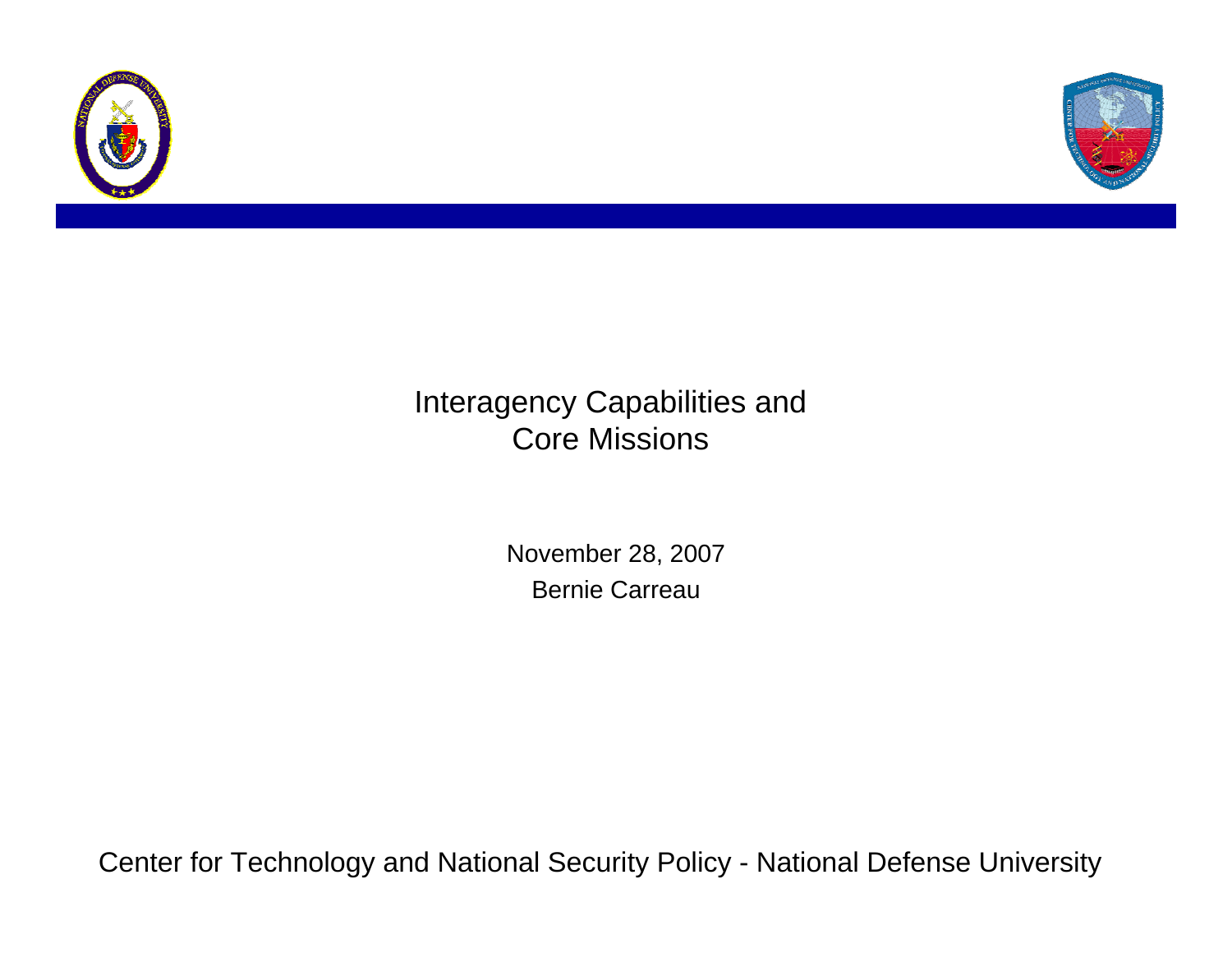## Gates: Soft Power

- Civilian instruments of nat'l power
- Institutionalize abilities of IA
- Dipl, stratcomm, for. ass., econ reconstr.
- $\bullet$ DoD \$500B, State \$36B
- 6,600 FSOs < aircraft car. strike group
- •Blasphemy for SecDef? Increase IA \$\$
- Peace dividend a mistake
- Vietnam: integrated mil & reconstr effort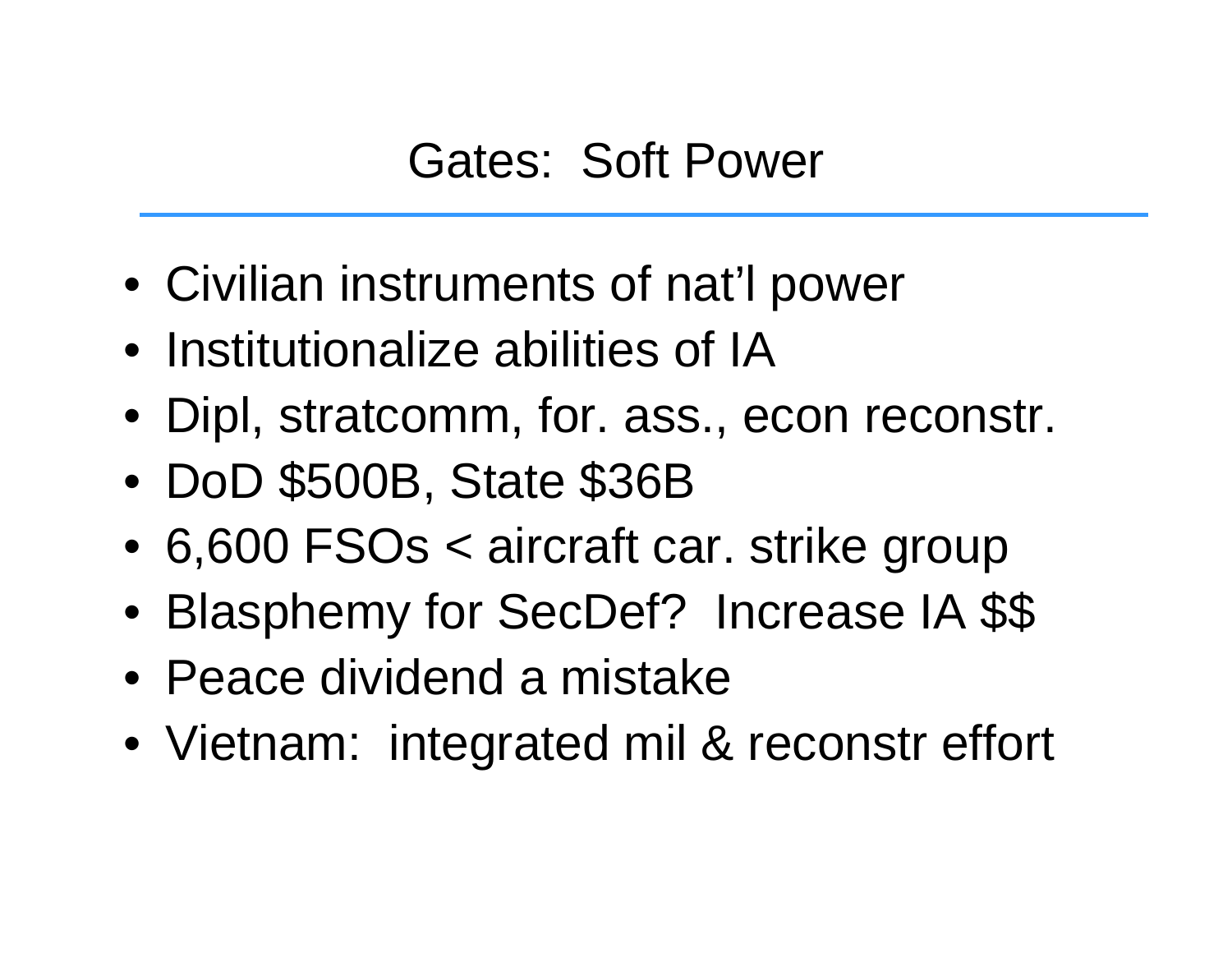# DoD and State

- DoD resources, authorities, missions up
- IA, State, AID down (USIA, S/CRS)
- DoD budget doubled last decade, State stagnant
- DoD auth passes yearly, not State
- Lugar-Biden languishing
- GN I empowered Cocoms at exp of Ambs
- 1207 flexible transfer authority lapsed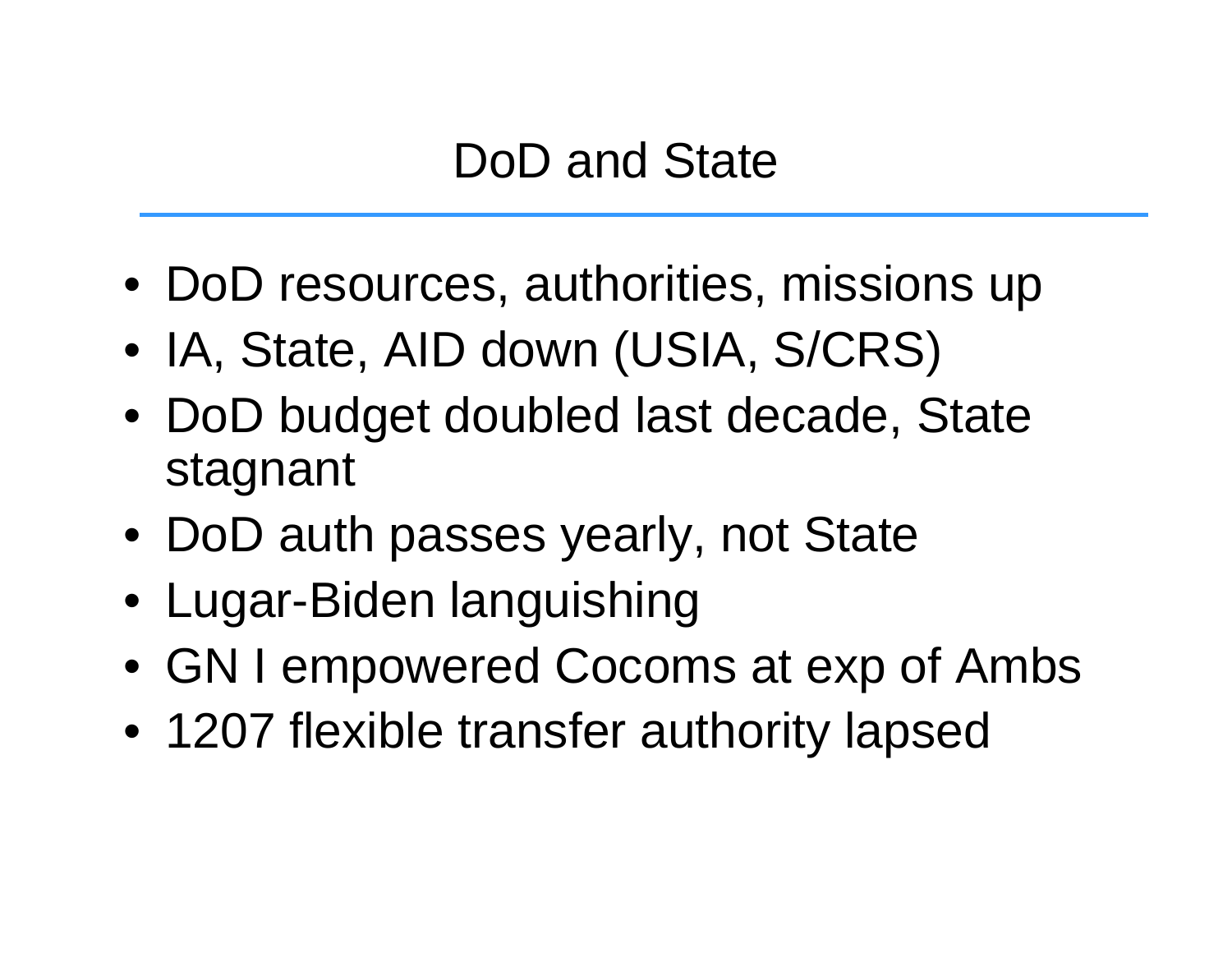# DoD and AID

- AID from 12,000 in 1970 to 2,000 today
- DoD share of ODA 6 to 22% since 2002
- $\bullet$ Iraq \$18.6 billion
- CERP, OHDACA, PRTs
- MCC drain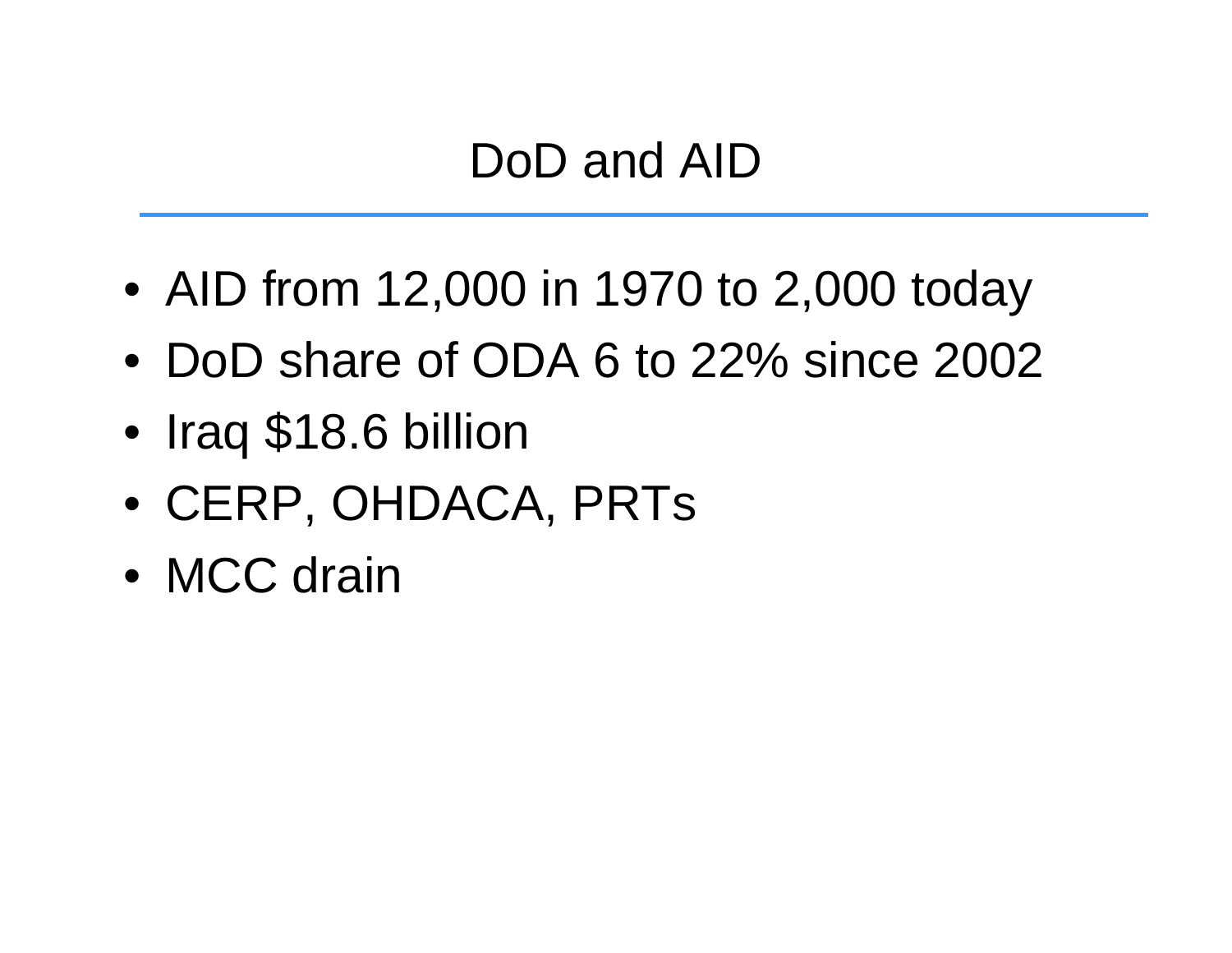Behind the Imbalance

- Not DoD power grab
- Military unhappy, wants partners
- IA failure to transform like DoD
- QDR, Directive 3K
- Some IA movement: S/CRS, OMA
- Rest of IA not at war, no WH push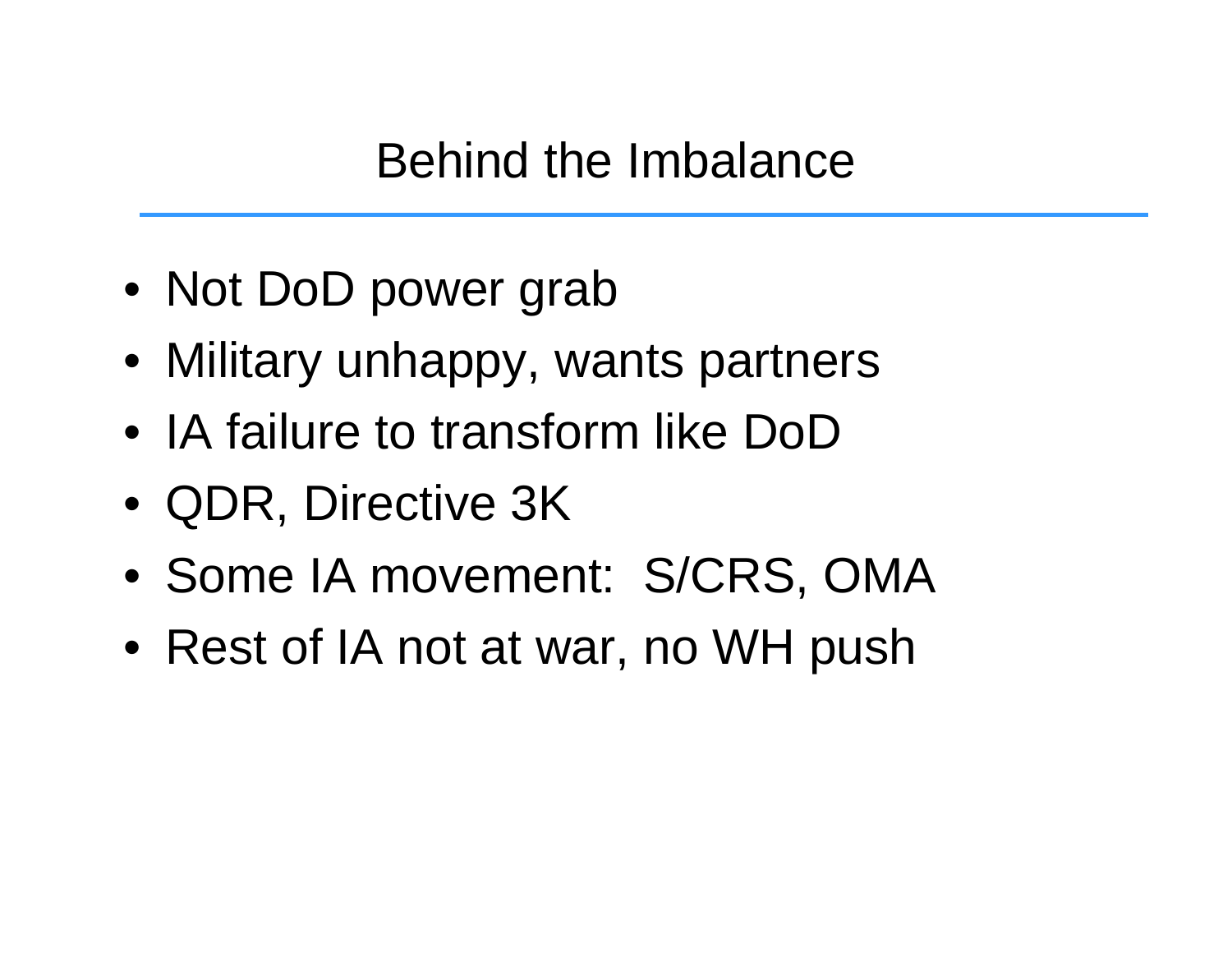What Kind of Expertise?

- Gates: need cadre of deployable IA experts
- But before who, C2, to do what?
- Hierarchy:
	- –Stabilization policy
	- –Agency capabilities, resources
	- –C2, IA interaction on the ground
- Iraq reversed
- DoD, State, AID each thought it knew what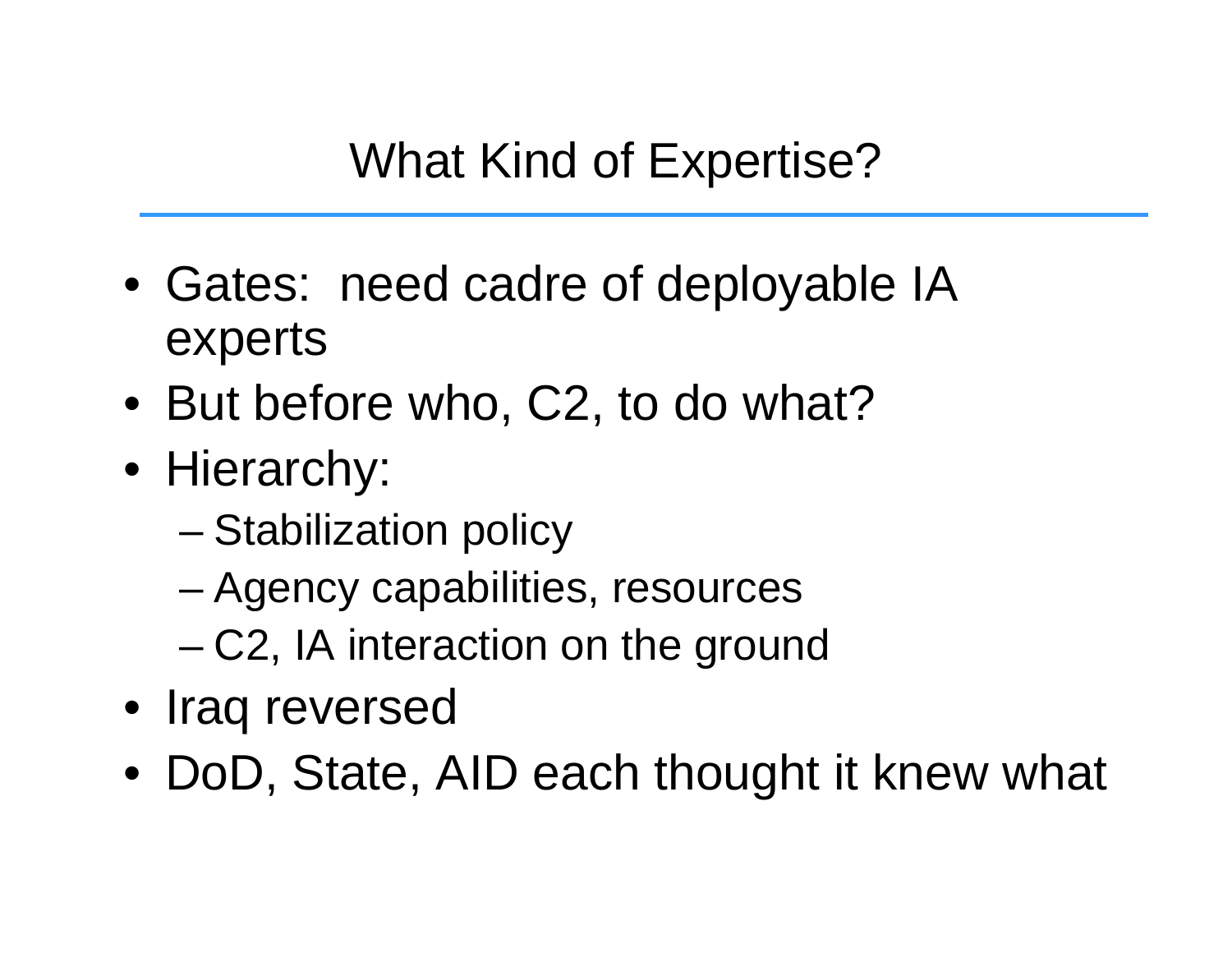

# *Notional OPLAN Phasing versus Level of Military Effort*



**Level of Military Effort Level of Military Effort**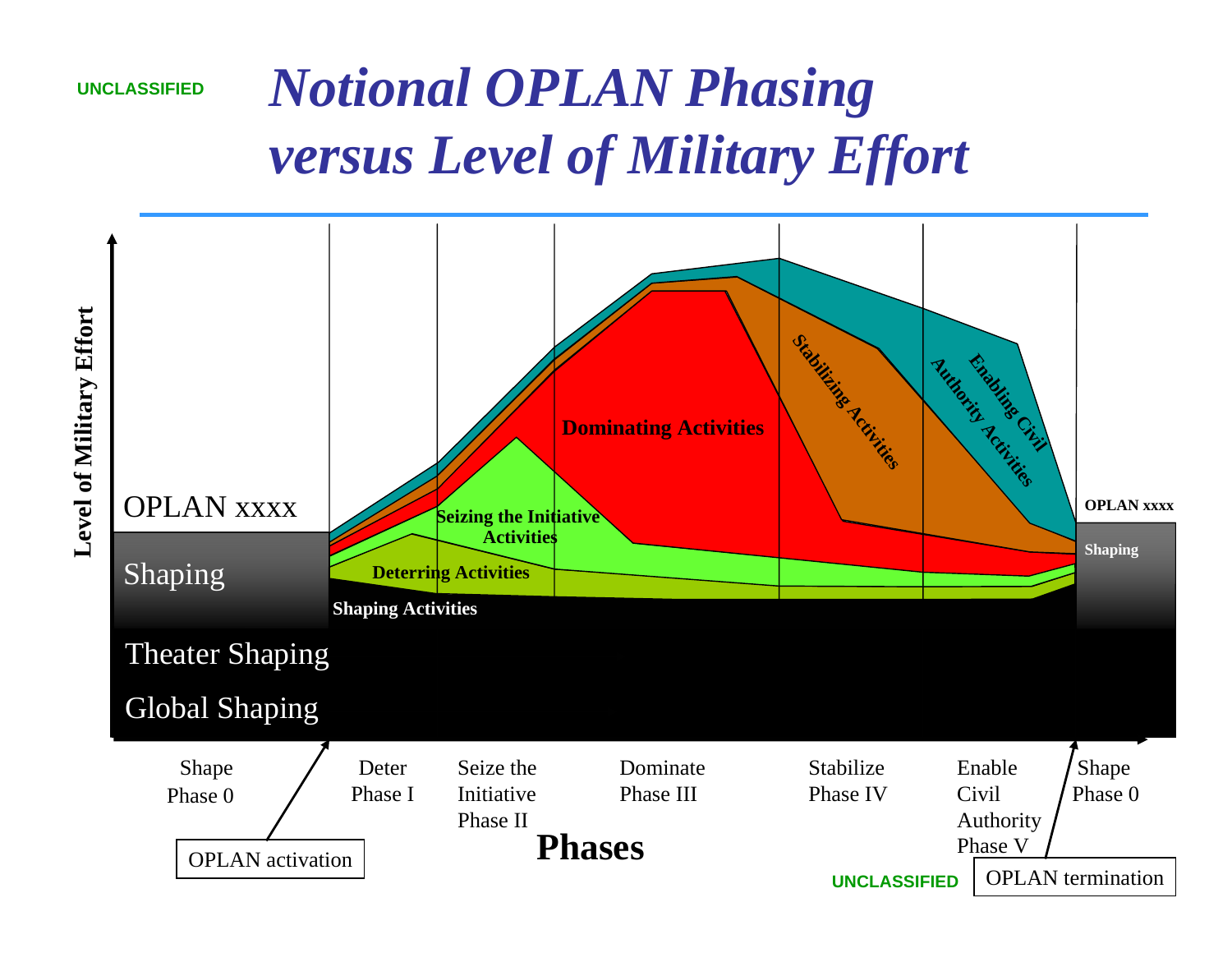## Core Missions

- DoD focus on war; IA peacetime
- Neither on stabilization
- IA: dvlpmt and nation-building
- Same with private sector, NGOs, IOs
- DoJ: property rights, rule of law
- DoS: reconciliation, elections, const
- DoC, Treas, DoS DDR, SOEs, invstmt law
- DoT: safety regs, ICAO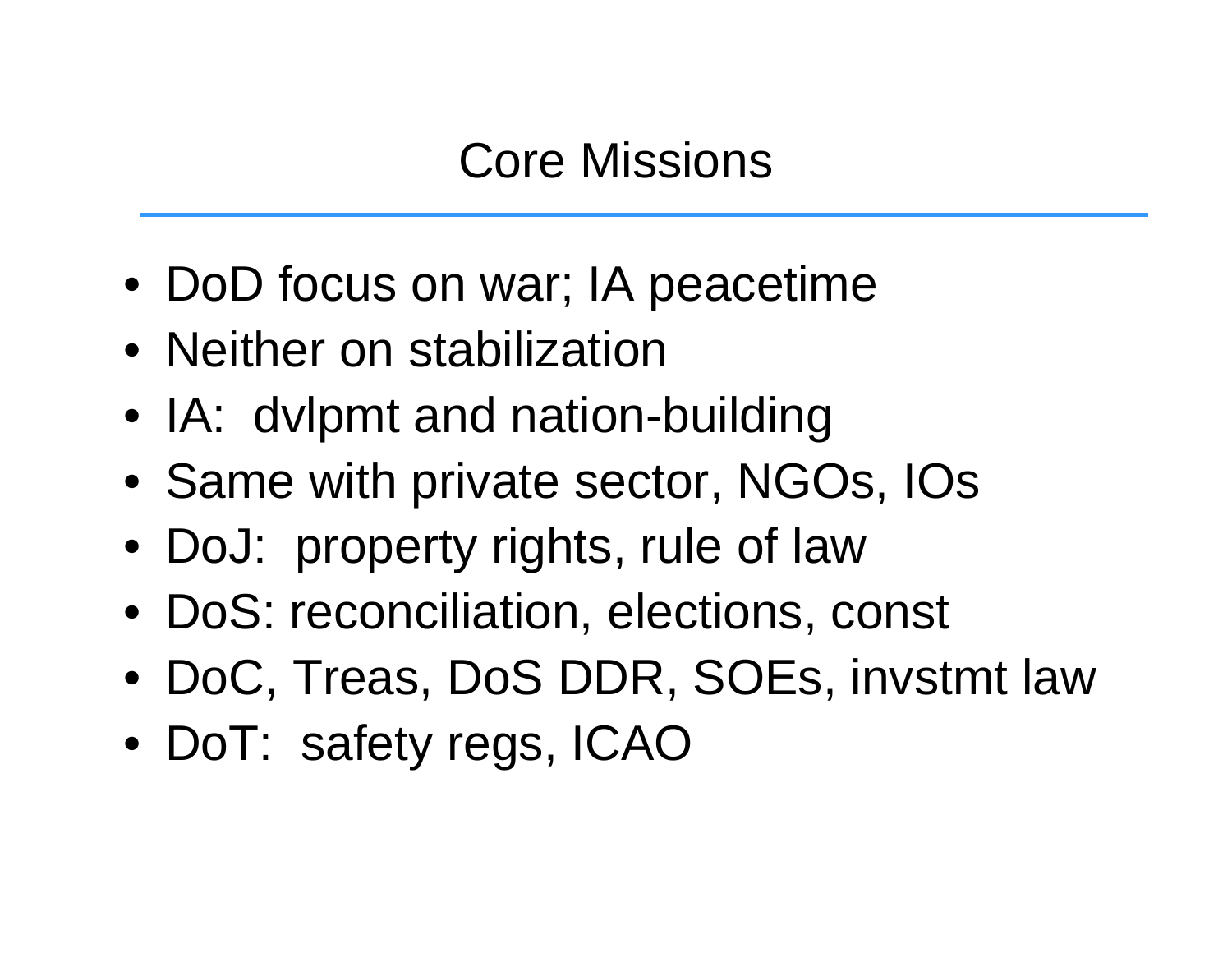# IA Capabilities and Stabilization

- Whose core mission is it?
	- D3K, SCRS, AID reinvention
	- 1207 transfer
- Whose culture is best suited?
- Capability before capacity
- IA will do what it knows: regs, int'l standards, mimic US institutions
- So will private sector, NGOs
- Develop capabilities
	- Training on what
	- National security profs, NSPDvlpmt EO
	- Make them accountable
- Then capacity, resources, authority (GN II, WH push)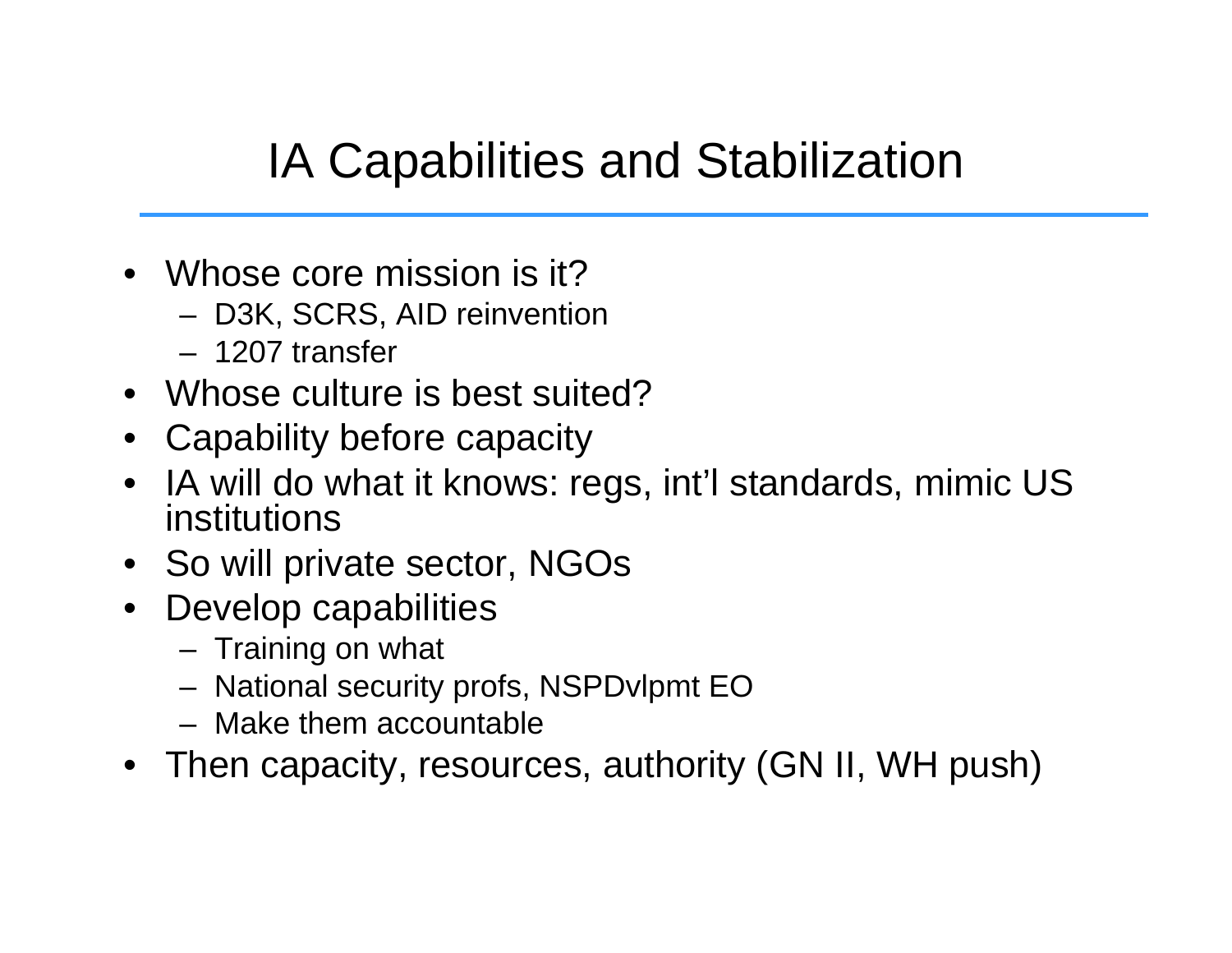- COIN forced focus on population
- Distinguish US as belligerent, intervener
- US as belligerent requires normalization
- Stability vs development, nation building
- Pacification, population-focused
- Governance, infrastructure, job creation, rule of law all look different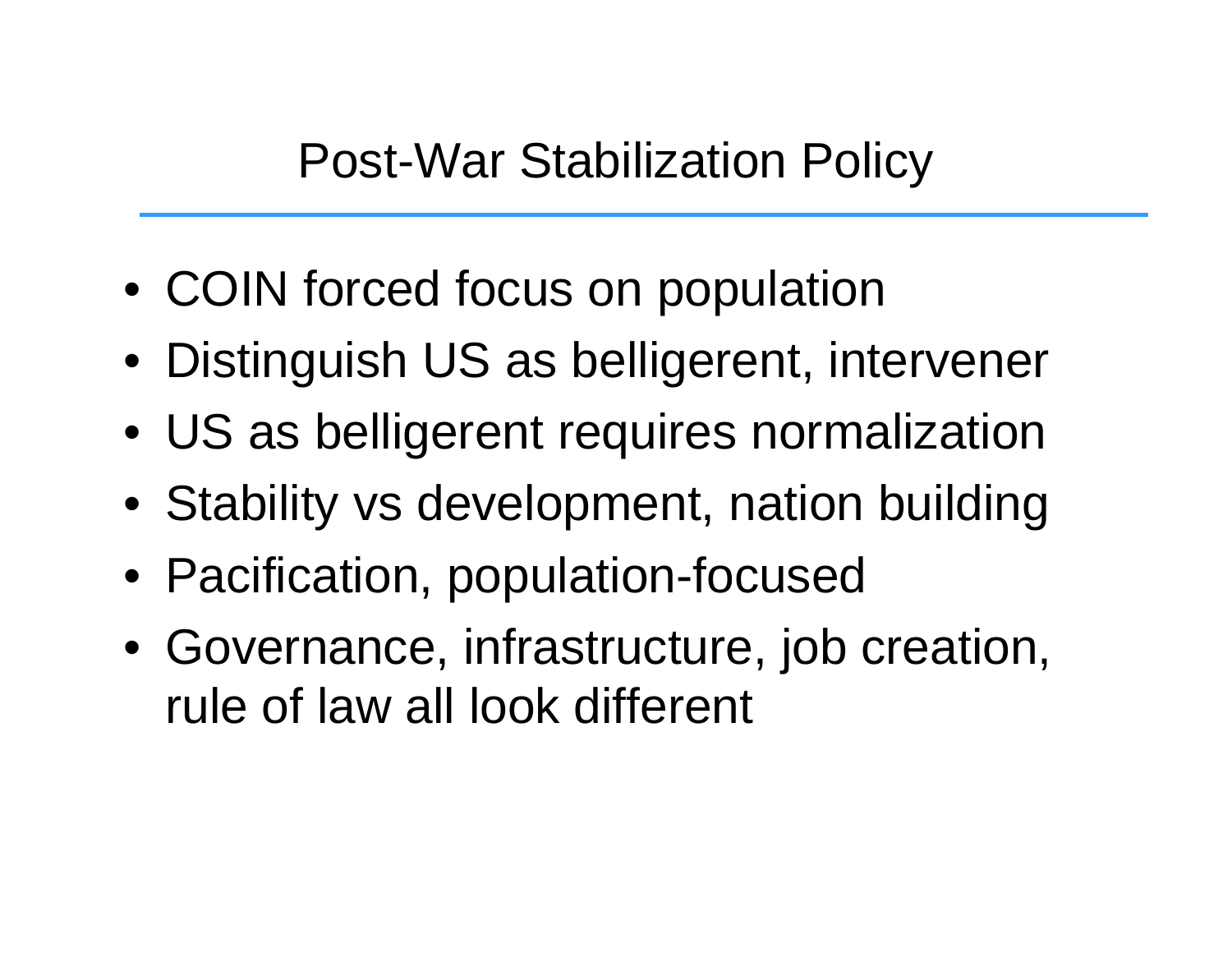## USG Stabilization Doctrine

- Government-wide doctrine
- Adopt military Phase IV, V
- Transition mechanism: follow military delta
- Phase IV population-focused
- Phase V institutions
- Iraq still in Phase IV
- Military retains lead in IV; civil lead in V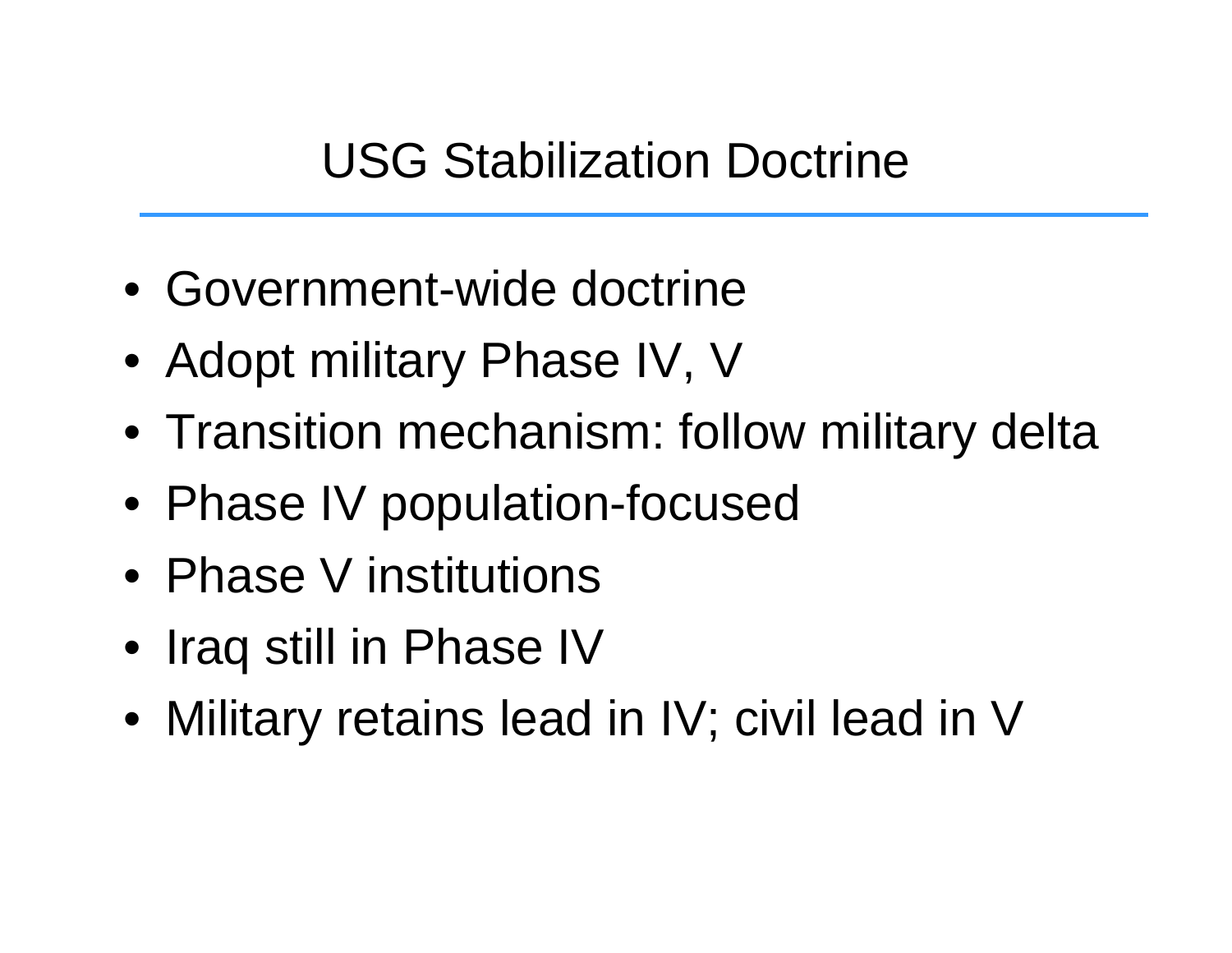## Stabilization Response Plan

- Security (DoD, DoJ, State, CIA)
- Governance (State, CIA, others)
- Infrastructure
	- –Power (USACE, DOE, TVA)
	- Water (USACE, USDA)
	- Telecom (DoC, FCC, DoD, USACE, DHS, USDA)
	- Transportation (DoT)
	- Other (health, education)
- Job Creation (DoC, DoL, Treas., USDA)
- Farming (USDA)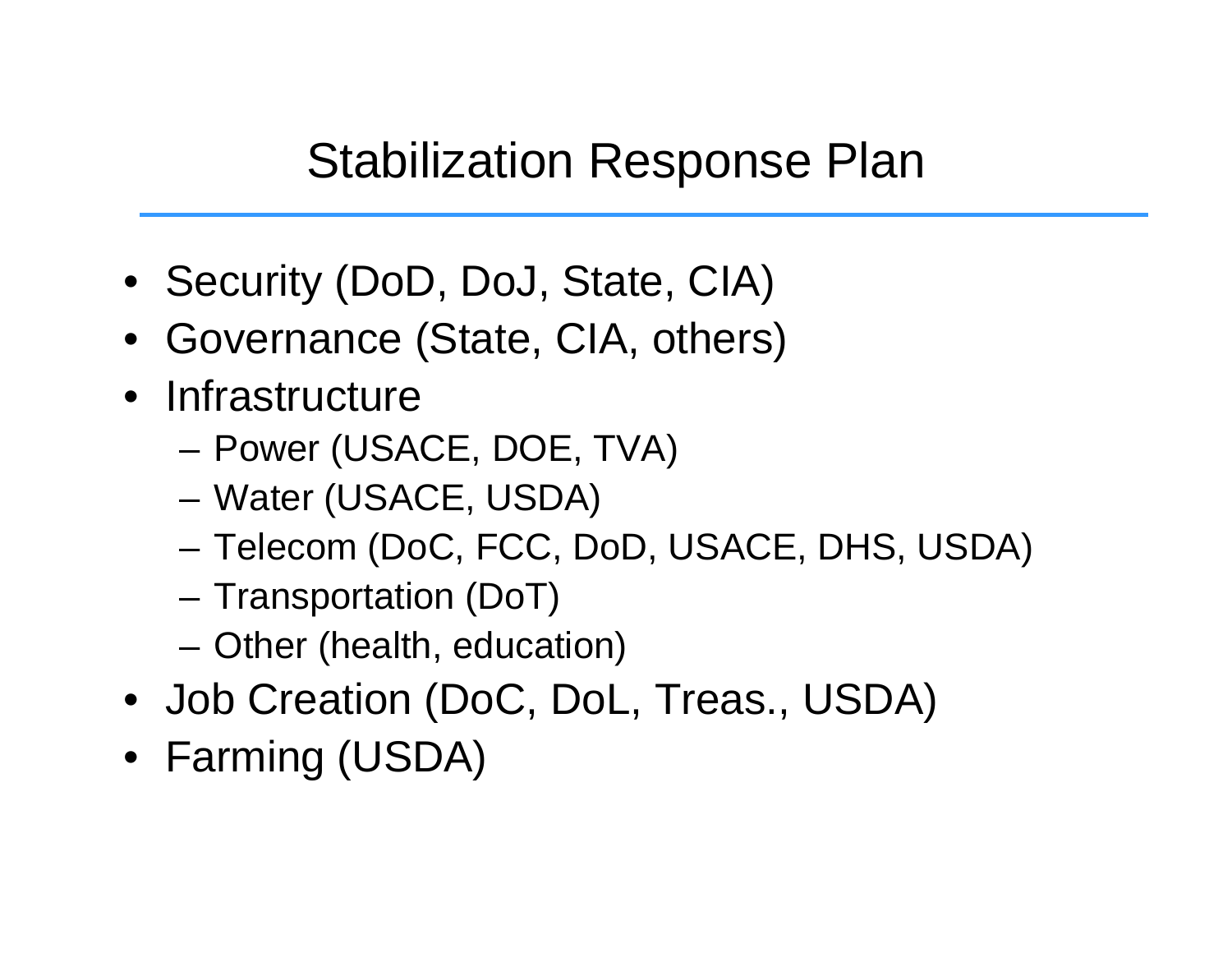

#### *The National Response Plan* **Emergency Support Functions (ESF):**

- **1. Transportation (DOT) 1. Transportation**
- **2. Telecommunications and IT (NCS) 2. Telecommunications and IT (NCS)**
- **3. Public Works & Engi 3. Public Works & Engineering (DOD = USACE) neering (DOD = USACE)**
- **4. Firefighting (DOA) 4. Firefighting (DOA)**
- **5. Emergency Management (FEMA) 5. Emergency Management (FEMA)**
- **6. Mass Care and Huma 6. Mass Care and Human Services (Red Cross) n Services (Red Cross)**
- **7. Resource Support (GSA) 7. Resource Support (GSA)**
- **8. Health and Medi 8. Health and Medical Services (DHHS) cal Services (DHHS)**
- **9. Urban Search and Rescue (FEMA) 9. Urban Search and Rescue (FEMA)**
- **10. Hazardous Materials (EPA) 10. Hazardous Materials (EPA)**
- **11. Agriculture (DOA) 11. Agriculture (DOA)**
- **12. Energy (DOE) 12. Energy (DOE)**
- **13. Public Safety and Security 13. Public Safety and Security**
- **14. Community Recovery and Mitigation**
- **15. Emergency Public Information**
- **Department of Defense (DoD) is the Lead Federal Agency for ESF #3**
- **USACE is the DoD Agent**
- **Typical Mission Areas:**
	- **Ice**
	- **Water**
	- **Emergency Power**
	- **Temporary Roofing**
	- **Temporary Housing**
	- **Technical Assistance**
	- **Debris Clearance and Removal**

**A Federal Partnership for Civil Disaster Crisis Response A Federal Partnership for Civil Disaster Crisis Response**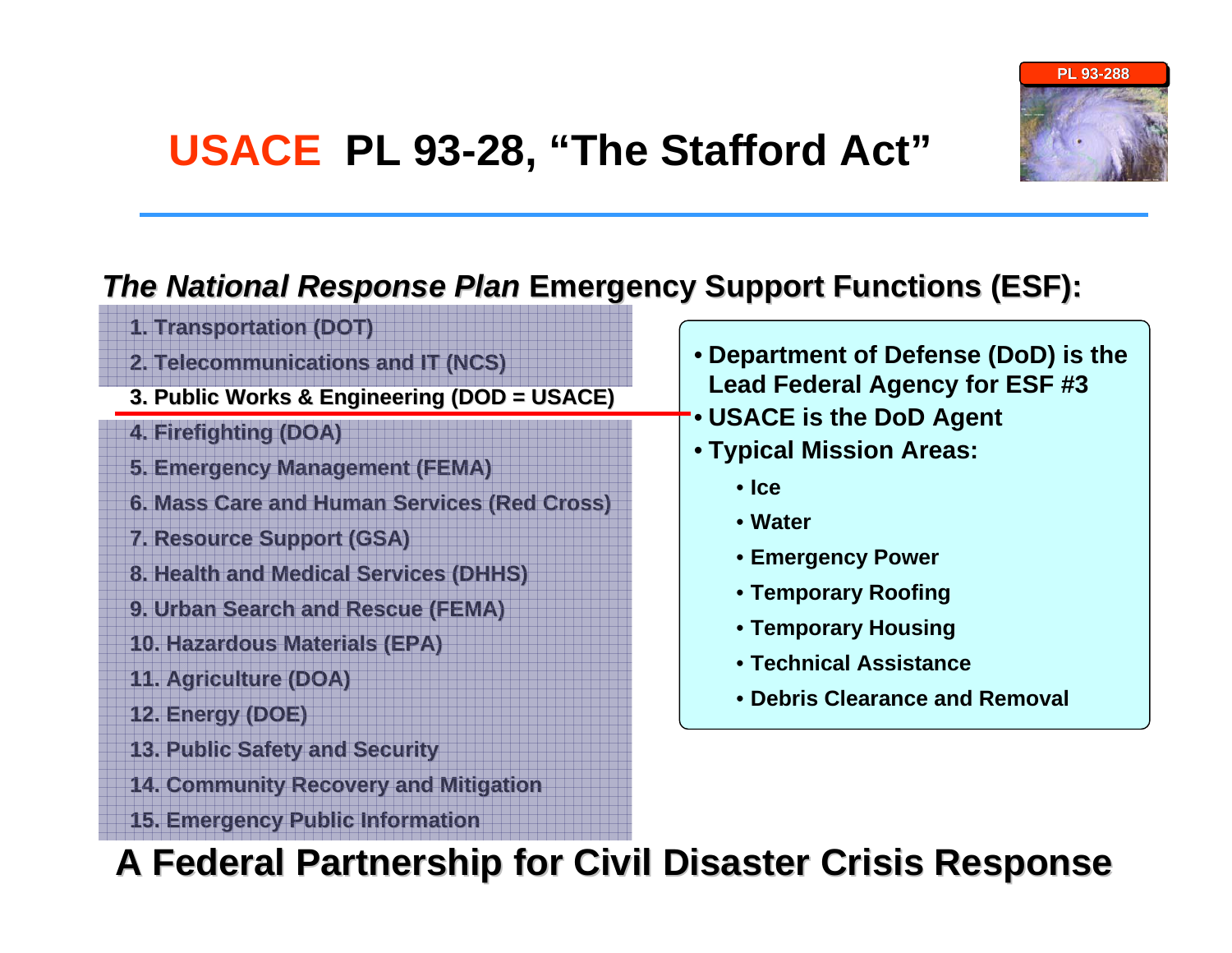Decision-Making

- NSPD 44
- Need stronger directive, with IA responsibilities spelled out
- IA planning with Cocoms: steady state, classified, operational